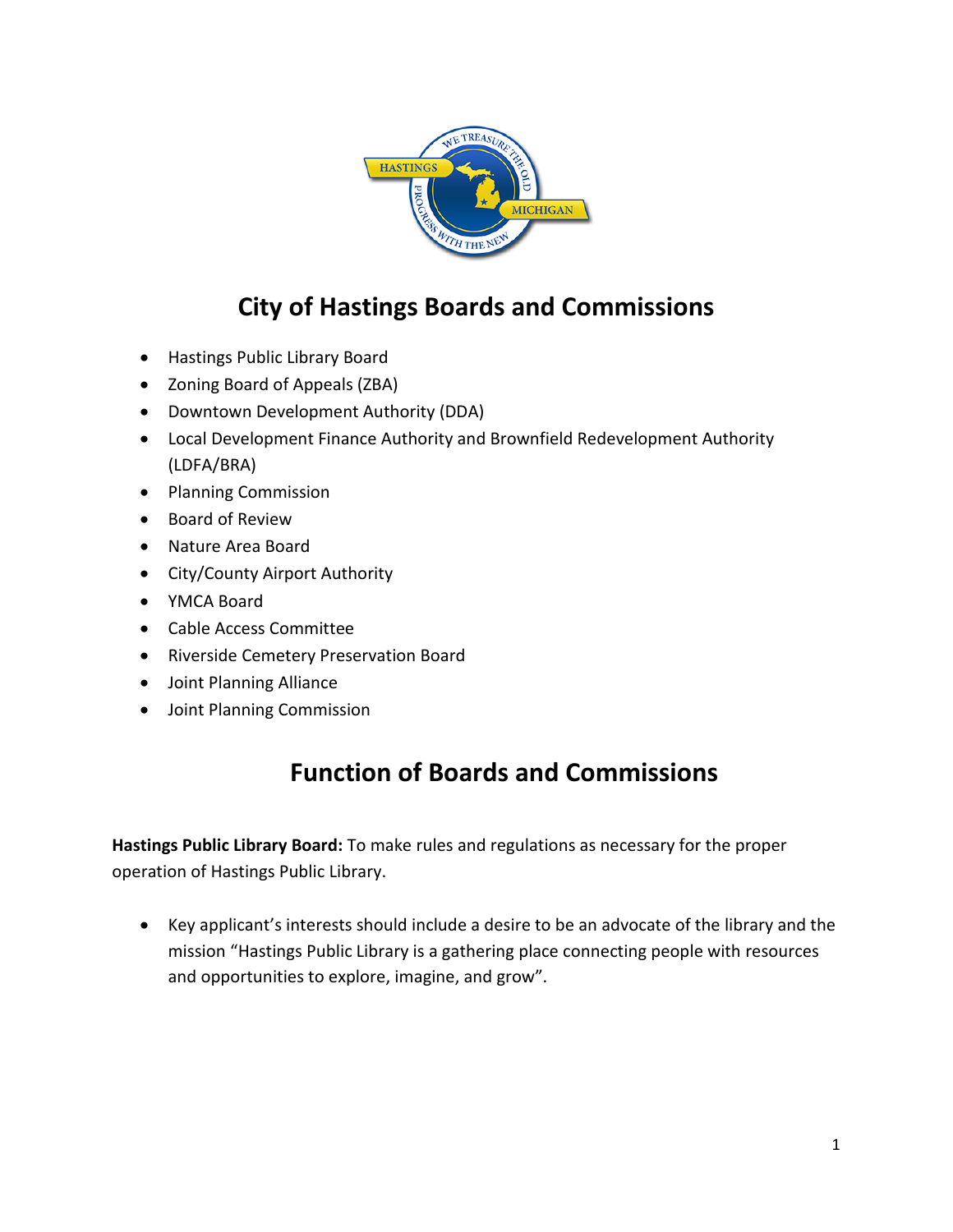**Downtown Development Authority:** To conduct downtown development activities in accordance with the provisions of PA 197 of 1975, as amended , including, but not limited to, the definition of a development area, the creation and implementation of a development plan, etc. (The power to levy and collect a tax according to Section 12(1) of 1997 is not included.).

• Key applicant's interests should include business development and retention, marketing and promotion, and real estate development.

**Local Development Finance Authority/ Brownfield Redevelopment Authority:** The LDFA captures the increases in property assessments (with some exceptions) for the LDFA district. Monies collected from the district as a whole can be used to accomplish projects that benefit the district as whole. This would include economic development projects that could assist in pollution clean-up, infrastructure and roadways. The BRA facilitates the implementation of Brownfield Plans relating to the identification and treatment of environmentally distressed (functionally obsolete and/or blighted) areas to promote revitalization within the municipal limits of Hastings.

• Key applicant's interests should include business and industry, real estate development, workforce development, and marketing.

**Planning Commission:** Possesses powers and functions required of Planning Commissions under the provisions of PA 285 of 1931, State of Michigan, as amended, including, but not limited to, comprehensive planning, initiating zoning amendments, granting special use permits and planned unit developments (under certain situations), and recommending the Public Improvements Program.

• Key applicant's interests should include planning and zoning, architecture, construction and engineering, and business attraction and retention.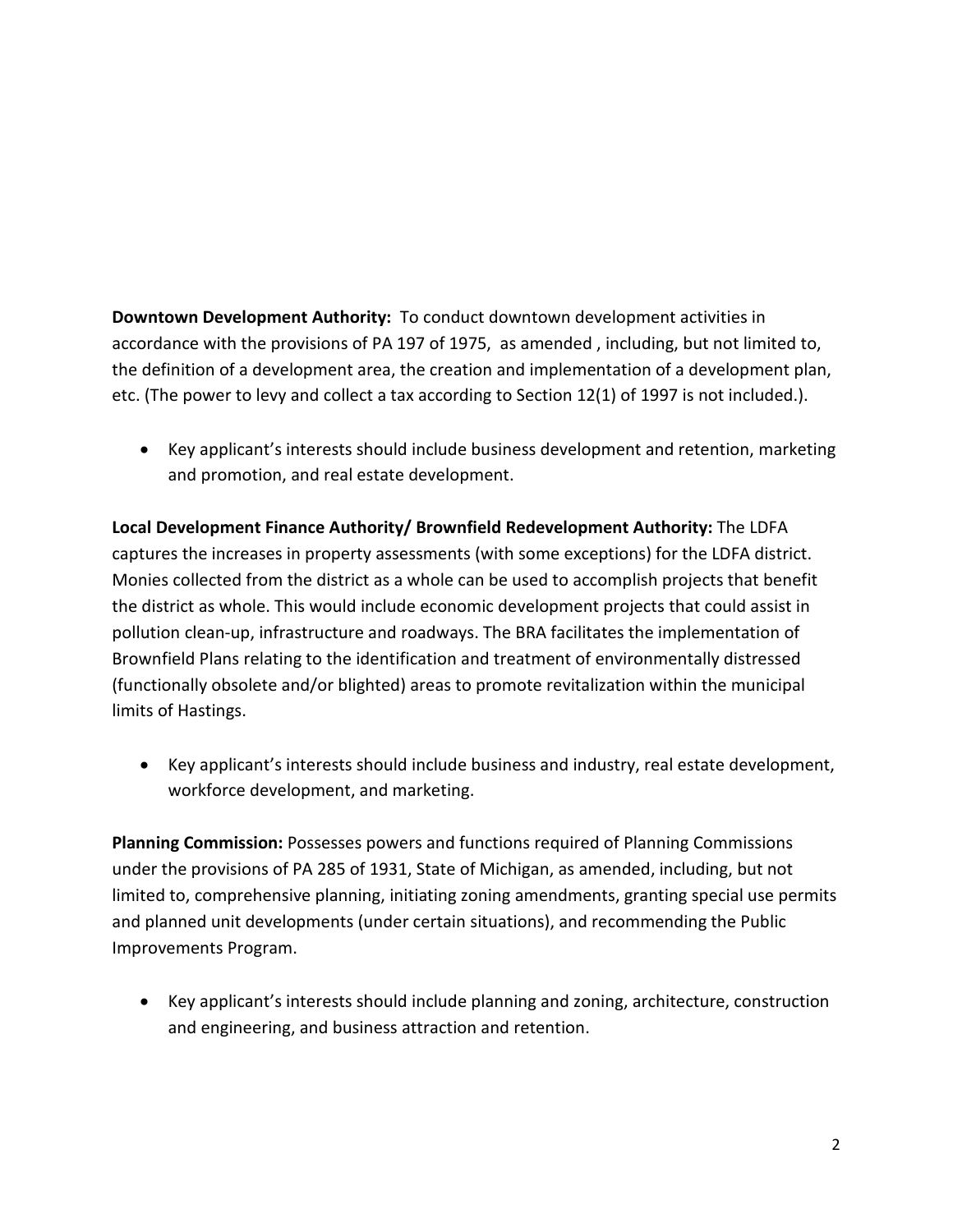**Zoning Board of Appeals:** Hears appeals and makes decisions necessary for the enforcement of the Zoning Ordinance.

• Key applicant's interests should include urban planning and zoning, judicial/appellate review, architecture, and policy formation.

**Board of Review:** Revising and correcting property assessments and hearing hardship appeals.

• Key applicant's interests should include residential, commercial, and industrial property valuation.

**Nature Area Board:** Works with the City of Hastings and Hastings Area School System to preserve and protect the natural resource that exist in the Hastings Outdoor Nature Area and develop programs in natural history and conservation and develop rules and regulations for the use of the area consistent with the intent of the above-mentioned goals.

• Key applicant's interests should include natural resources, natural resource conservation, and natural history.

**City/County Airport Authority:** The Airport Commission shall have the power and duty to plan, promote, extend, own, maintain, acquire, purchase, construct, improve, enlarge, control and operate the Hastings Airport and all its land and airport facilities. It reserves the right to develop the airport, construct structures and facilities.

• Key applicant's interests should include aviation operations, aviation management, and aviation land management.

**YMCA Board:** Works with the City of Hastings Parks and Recreation Department to provide recreation services for local residents.

• Key applicant's interests should include sports and fitness, recreation services, recreation marketing, and recreation land management.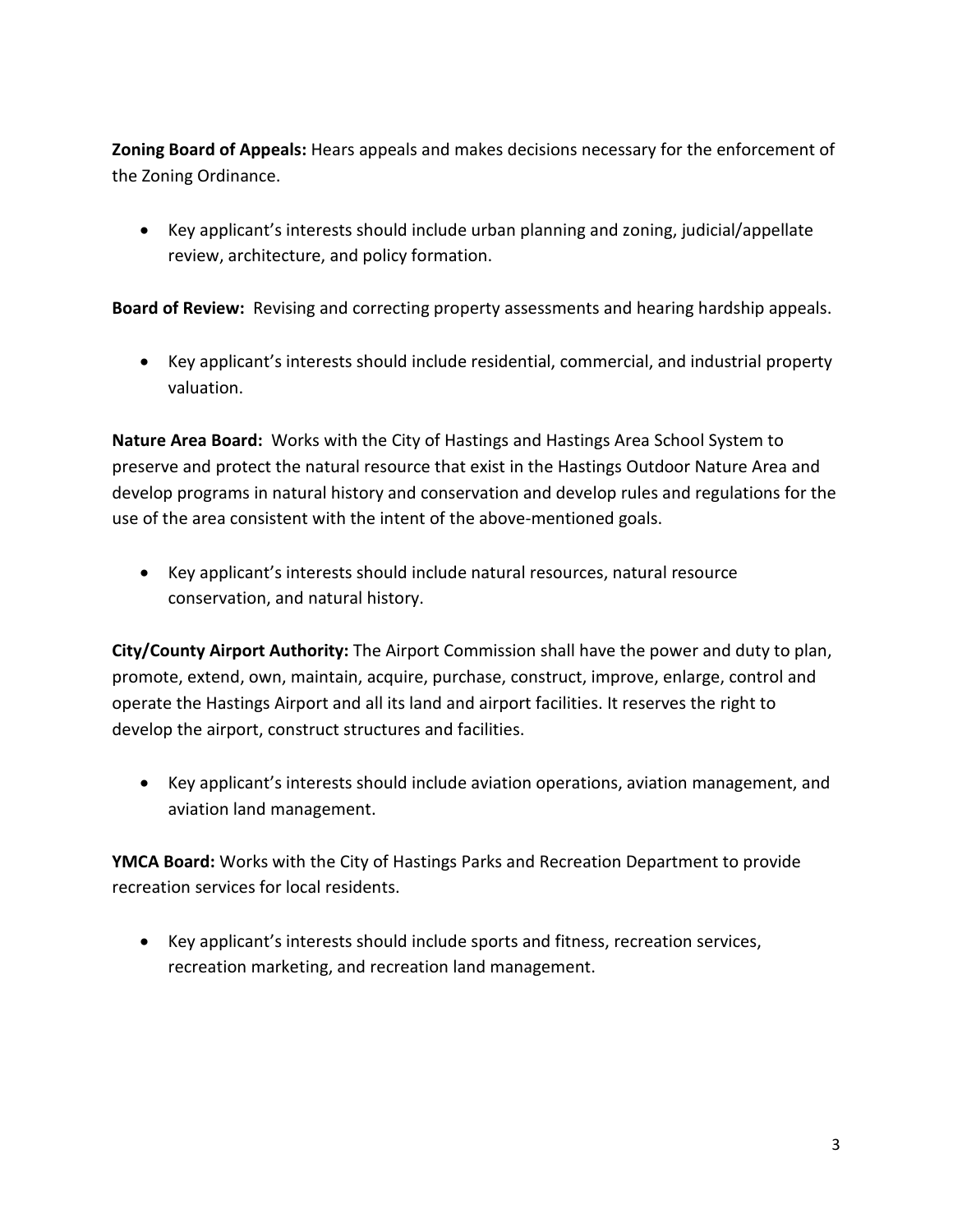**Riverside Cemetery Preservation Advisory Board:** Appointed to assist the city council in the development of policies, procedures, funding strategies a, plans for capital improvements and other activities at the cemetery; its role is to be advisory to the council only.

• Key applicant's interests should include historical preservation, fundraising, and landscape architecture.

**Joint Planning Alliance:** An informal community collaboration committee made up of representatives from local units of government and other agencies in Barry County for the purpose of forming relationships and engaging in community related conversations.

• Key applicant's interests should include municipal operations, planning and zoning, and community engagement.

**Joint Planning Commission:** To serve as the Planning Commission for the area described in the Urban Services and Development Agreement (USEDA) between the City of Hastings and Rutland Charter Township.

• Key applicant's interests should include planning and zoning, architecture, engineering, business attraction and retention.

**Cable Access Committee:** Shall review applications and determine programming, investigate complaints and violations of City cable access code; issue notices of violations requiring compliance; collect and disseminate information on the public, educational, and governmental access channel; perform any other actions authorized or necessary or advisable for the management and operation of the public, educational and governmental access channel and the enforcement of code and other applicable laws and regulations.

• Key applicant's interests should include public, educational, and governmental information access, visual media operations, and information technology.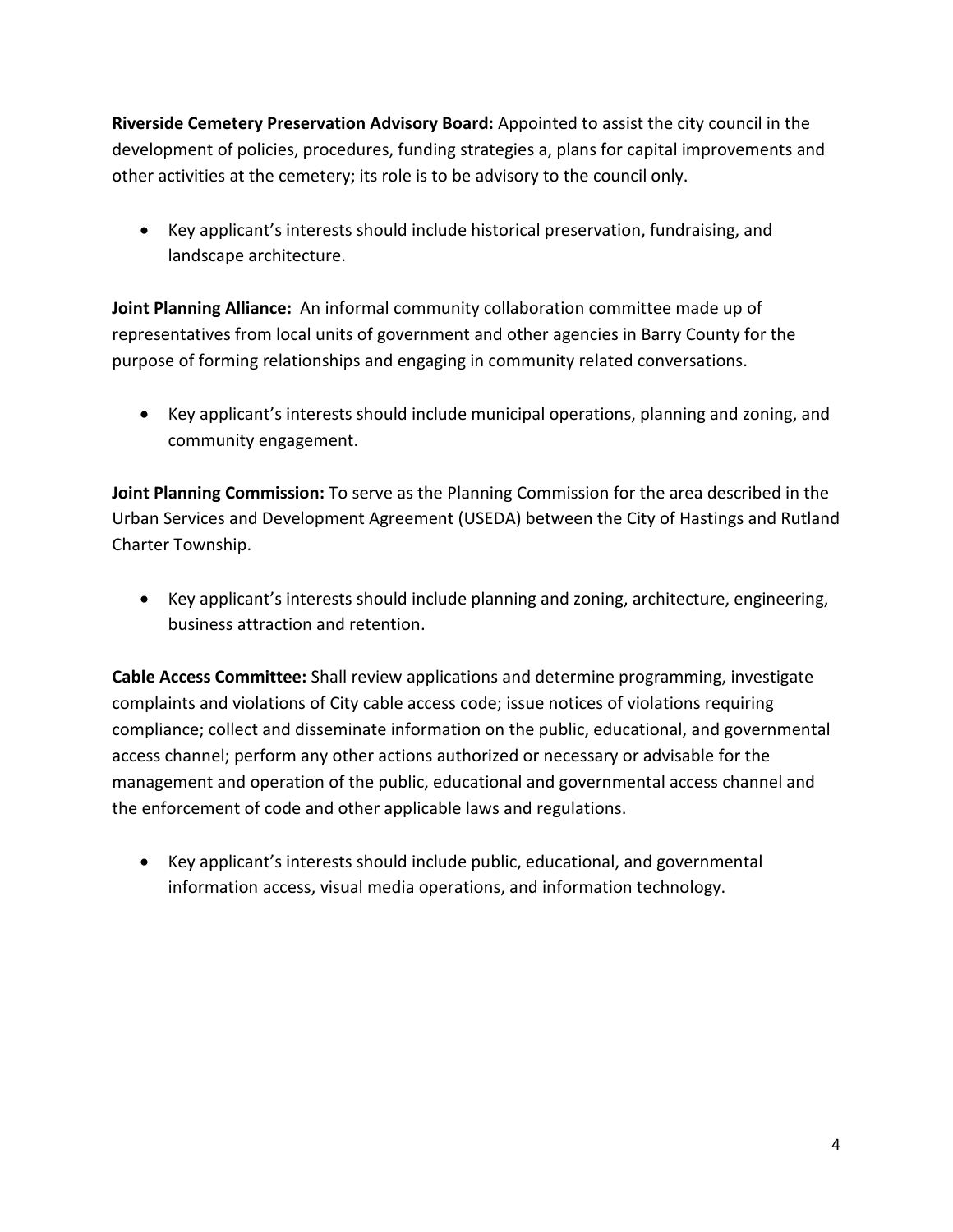# **Specific Roles of Boards and Commissions**

## **Advisory:**

• Deliberates and makes recommendations to City Council which may or may not be adopted.

## **Administrative:**

- Statute or local mandates guide process.
- Can make independent decisions which may be appealed to the City Council or Circuit Court.

## **Boards and Commissions Terms and Residency Requirements**

| <b>Board Name</b>              | <b>Term of Office</b> | <b>Residency Requirement</b>                                |
|--------------------------------|-----------------------|-------------------------------------------------------------|
| Hastings Public Library Board  | 3 Years               | Must be a resident of the City of Hastings or Rutland       |
|                                |                       | <b>Charter Township</b>                                     |
| Zoning Board of Appeals        | 3 Years               | Must be a resident if the City unless requirement is waived |
|                                |                       | by the Council                                              |
| Downtown Development           | Until successor is    | At least one member shall be an owner of residential real   |
| Authority                      | appointed             | property within the boundaries of the DDA district.         |
| Local Development Finance      | Until successor is    | Must be a resident of the City unless requirement is        |
| Authority/Brownfield           | appointed             | waived by the Council                                       |
| Redevelopment (LDFA/BRA)       |                       |                                                             |
| Planning Commission            | 3 Years               | All must a qualified elector of the city, except one who    |
|                                |                       | may be a non-qualified elector who lives outside the        |
|                                |                       | boundaries of the City                                      |
| Board of Review                | 4 Years               | Must be a resident of the City unless requirement is        |
|                                |                       | waived by the Council                                       |
| lNature Area Board             | Until successor is    | Must be a resident of the City unless requirement is        |
|                                | appointed             | waived by the Council                                       |
| City/County Airport Authority  | Until successor is    | Must be a resident of the City unless requirement is        |
|                                | appointed             | waived by the Council                                       |
| YMCA Board                     | Until successor is    | Must be a resident of the City unless requirement is        |
|                                | appointed             | waived by the Council                                       |
| <b>Cable Access Committee</b>  | Until successor is    | Must be a resident of the City unless requirement is        |
|                                | appointed             | waived by the Council                                       |
| <b>Riverside Cemetery</b>      | 4 Years               | Must be a resident of the City unless requirement is        |
| Preservation Board             |                       | waived by the Council                                       |
| <b>Joint Planning Alliance</b> | 1 Year                | Must be a resident or employee of the City unless the       |
|                                |                       | requirement is waived by the Council                        |
| Joint Planning Commission      | Until successor is    | Must be a resident or employee of the City unless the       |
|                                | appointed             | requirement is waived by the Council                        |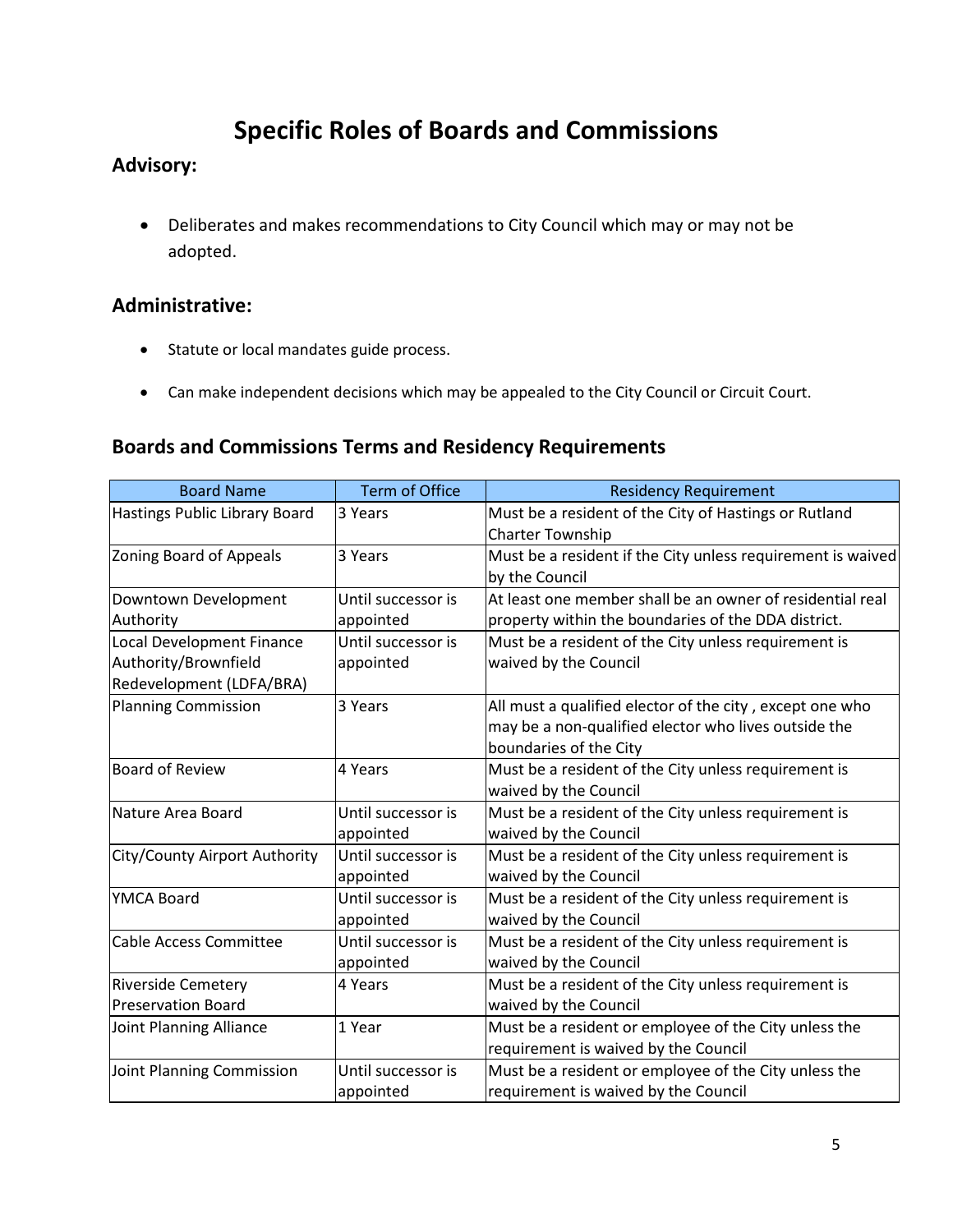## **Boards & Commissions Recruitment**

### **Expectations:**

The Hastings City Council requires that every member of a board or commission meet the following qualifications:

- Appointee is not in default to the City (appointee does not have unpaid water/sewer bills., property taxes, or income taxes.
- For most boards and commissions, appointee should be a resident of the City.

### **Boards and Commissions Application Process**

- Applications may be obtained online or at Hastings City Hall. Application link: [https://hastingsmi.org/wp-content/uploads/2017/01/Hastings-Boards](https://hastingsmi.org/wp-content/uploads/2017/01/Hastings-Boards-and-Commissions-Application-Form.pdf)[and-Commissions-Application-Form.pdf](https://hastingsmi.org/wp-content/uploads/2017/01/Hastings-Boards-and-Commissions-Application-Form.pdf)
- Completed and signed applications shall be submitted to the City Clerk's office.
- A list will be maintained in the City Clerk's office of the applications that have been received.
- A copy of the list of applicants will be provided to the Mayor and the City Manager as it is updated.
- The City Clerk will provide the notification to the following for background/status checks:
	- Human Resources
	- Water Billing
	- Code Enforcement
	- Real and Personal Property Taxes
- The Departments are to forward a written communication (email or hard copy) of the background/status results to the City Clerk. The Clerk will complete and attach the checklist in the applicant's file.
- Upon receipt of all the background/status checks, a hard copy of only the first two (2) pages of the application will be provided to the Mayor. Any outstanding issues will be noted in the notice to the Mayor.

#### **Boards and Commissions Appointments**

- The Mayor will advise the City Manager of recommendations for appointment and those names will be placed on the earliest available Council agenda for consideration.
- Upon approval by City Council, the City Clerk will notify the applicant and arrange for them to be sworn in.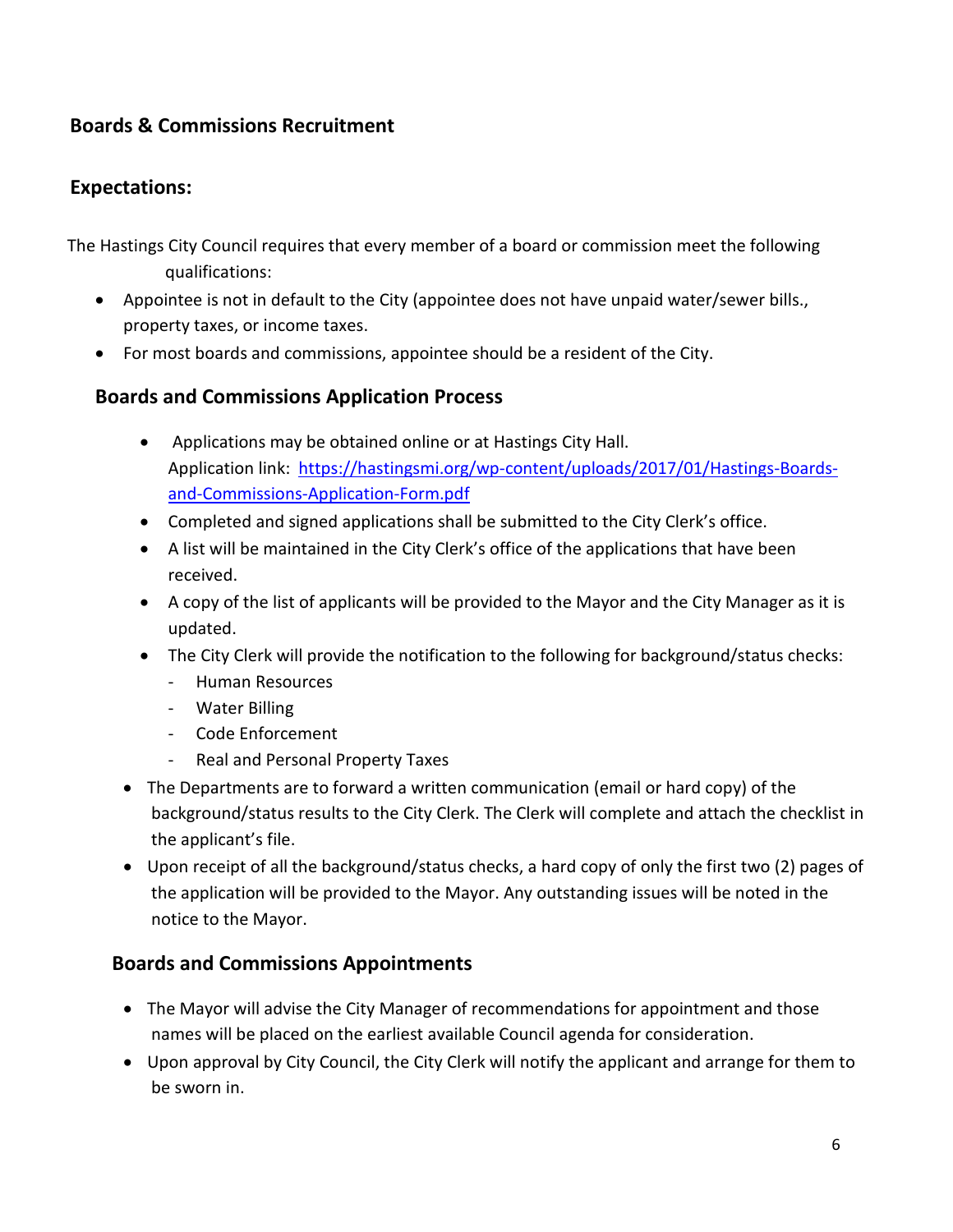For appointments to open seats, the following are taken into consideration:

- City Charter rules and statutes (e.g., one (1) member of Planning Commission can be a nonresident)
- Representation across precincts
- Balanced demographics
- Skill sets and expertise in areas relevant to specific positions

## **Newly Appointed Boards and Commissions Members Orientation**

Newly appointed boards/commissions members will be provided a copy of:

- Board/Commission bylaws
- Most recent minutes
- Meeting dates:
- List of Members and their contact information
- A City precinct map, current zoning map, and future land use map: (ZBA and PC only)
- An updated electronic copy of the City's Master Plan
- Planning Commission Annual Report: (Planning Commission only)
- Appropriate Communications
- By-laws and Rules of Procedure for Respective Board or Commission

## **Newly Appointed Boards and Commissions Members Education and Training**

Newly appointed board/commission members will be:

- Able to meet with the Community Development Director who will review planning, zoning, and development information.
- Invited to participate in collaborative work sessions between boards and commissions, including joint trainings on development topics.
- Provides with Newly Elected or Appointed Officials Training ( e.g. MML).
- Notified of additional trainings relevant to accomplishing stated goals and objectives.
- Provided with notes from trainings by a member of their board or commission.
- Able to request additional trainings.

#### **Boards and Commissions Responsibilities**

- Regular attendance
- Advanced preparation by reviewing meeting materials
- Observe and model decorum at all times
- Follow parliamentary procedure to conduct meetings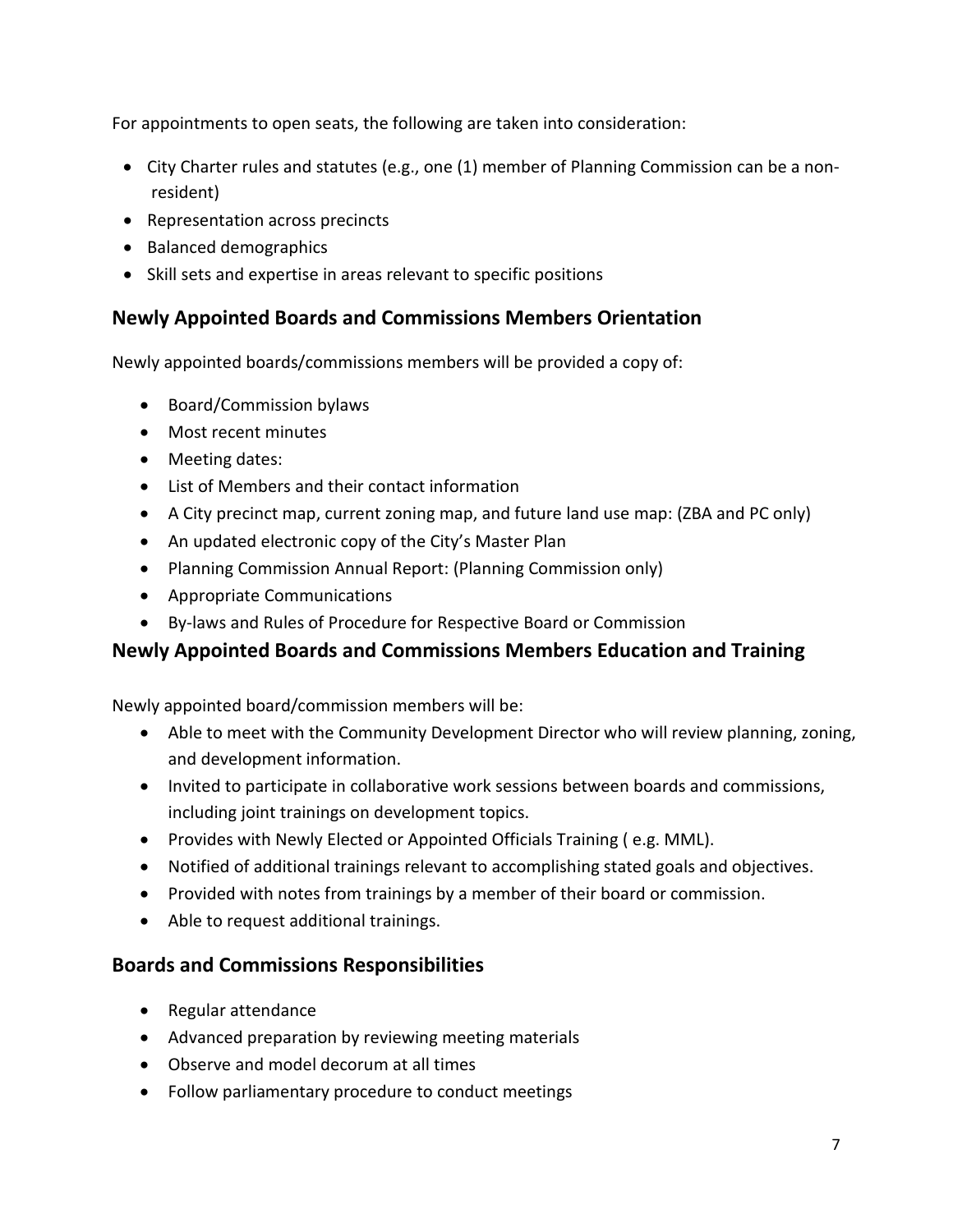- Make recommendations to City Council as required by law or upon request
- Refrain from discussion and voting on issues that present a conflict of interest for the board/commission member
- Abide by the requirements of the Open Meetings Act
- Members must either contact the Board Chair and/or staff if they are unable to attend so that the presence of a quorum can be determined

### **Boards and Commissions**

- Diversity on boards and commissions ensures that a breadth of community perspectives can be heard.
- Thoughtful consideration of all points of view is strongly encouraged.
- Separate people from issues when conflict arises.
- Teamwork and consensus building are paramount.

### **Boards and Commissions Training**

#### **Role of the Chairperson:**

- As the presiding officer, the chair is key to the effectiveness of meetings.
- The chair must use parliamentary procedure to conduct efficient meetings.
- The chair must set the tone by ensuring that all voices are heard, and divergent perspectives are given consideration.
- The chair must treat the public with courtesy and diplomacy.

#### **Successful Meetings:**

- Public hearings are public meetings-- not meetings of the public.
- Refrain from displaying negative gestures and sounds of disagreement.
- Technical jargon should be clarified so all can follow the meeting.
- Treat the public with dignity and respect and thank them for their participation.

#### **The Challenging Meeting:**

- Plan the agenda strategically and carefully.
- Convey that you are aware of concerns so that all will remain calm and receptive during deliberations.
- Anticipate and prepare in advance, responses to difficult questions that may arise.
- Request that issue(s) be restated so that all are working with the same set of facts.